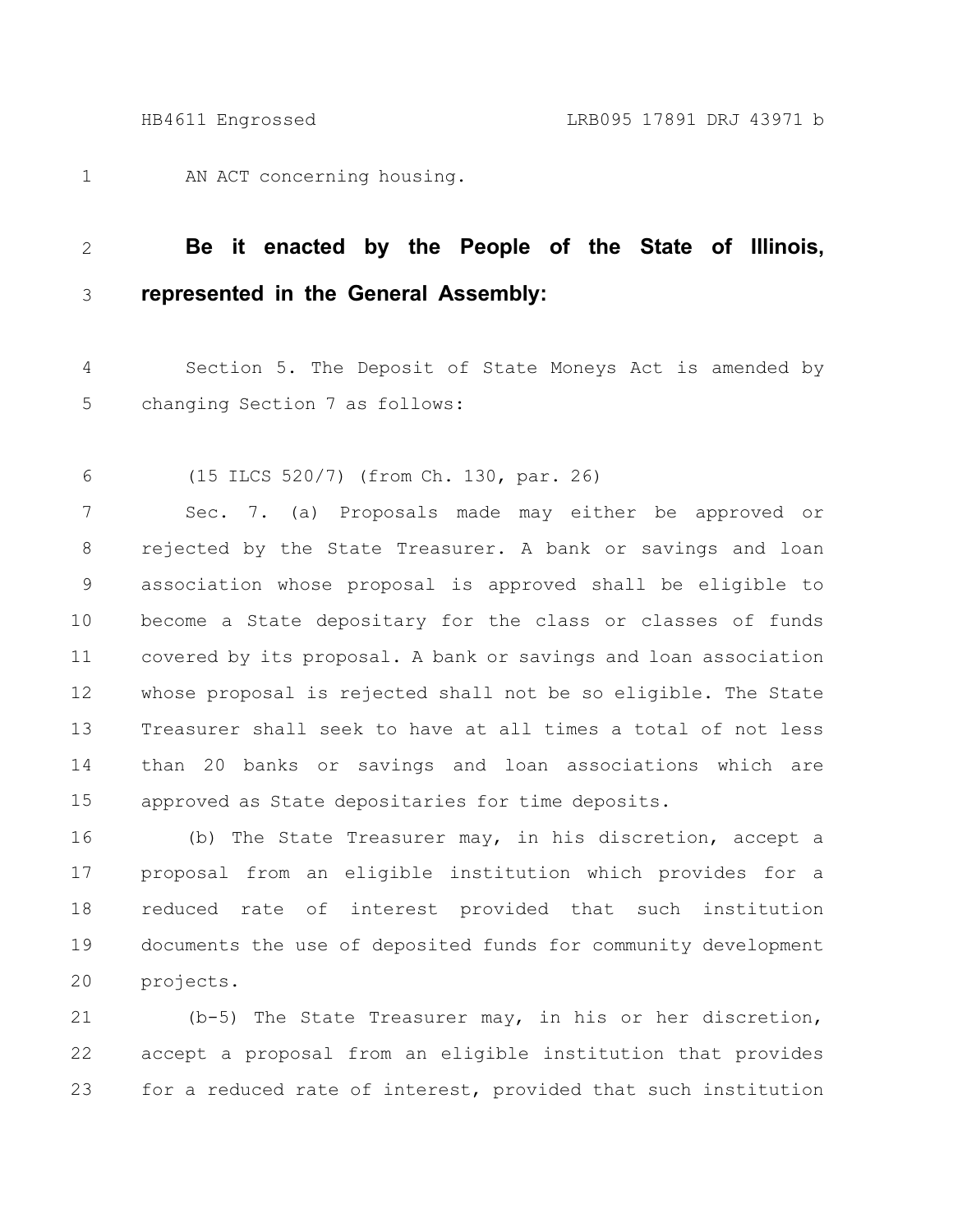HB4611 Engrossed - 2 - LRB095 17891 DRJ 43971 b

agrees to expend an amount of money equal to the amount of the reduction for the preservation of Cahokia Mounds. 1 2

(b-10) The State Treasurer may, in his or her discretion, accept a proposal from an eligible institution that provides for a reduced rate of interest, provided that the institution agrees to expend an amount of money equal to the amount of the reduction for senior centers. 3 4 5 6 7

(c) The State Treasurer may, in his or her discretion, accept a proposal from an eligible institution that provides for interest earnings on deposits of State moneys to be held by the institution in a separate account that the State Treasurer may use to secure up to 10% of any (i) home loans to Illinois citizens purchasing or refinancing a home in Illinois in situations where the participating financial institution would not offer the borrower a home loan under the institution's prevailing credit standards without the incentive of a reduced rate of interest on deposits of State moneys, (ii) existing home loans of Illinois citizens who have failed to make payments on a home loan as a result of a financial hardship due to circumstances beyond the control of the borrower where there is a reasonable prospect that the borrower will be able to resume full mortgage payments, and (iii) loans in amounts that do not exceed the amount of arrearage on a mortgage and that are extended to enable a borrower to become current on his or her mortgage obligation. 8 9 10 11 12 13 14 15 16 17 18 19 20 21 22 23 24 25

26

The following factors shall be considered by the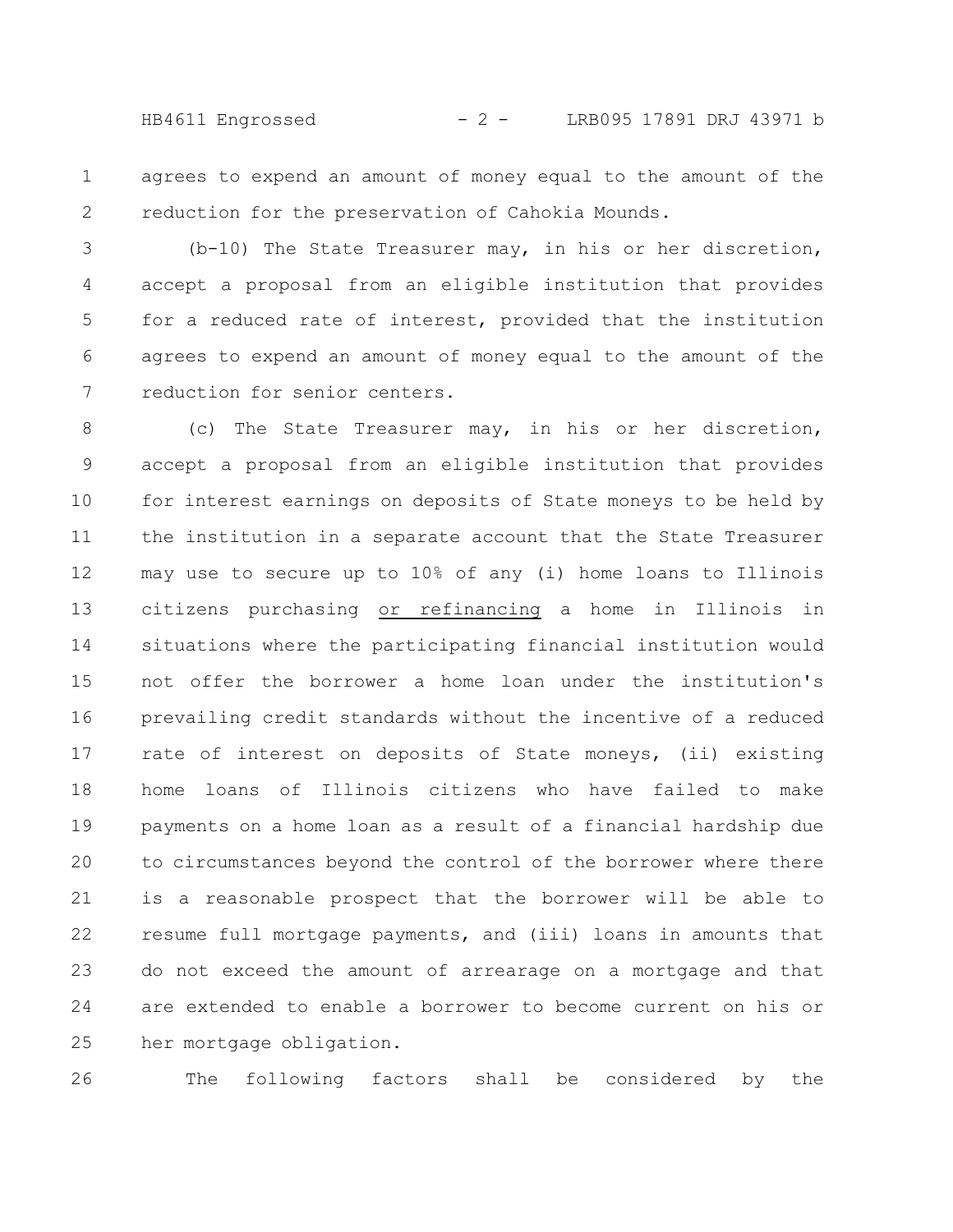HB4611 Engrossed - 3 - LRB095 17891 DRJ 43971 b

participating financial institution to determine whether the financial hardship is due to circumstances beyond the control of the borrower: (i) loss, reduction, or delay in the receipt of income because of the death or disability of a person who contributed to the household income, (ii) expenses actually incurred related to the uninsured damage or costly repairs to the mortgaged premises affecting its habitability, (iii) expenses related to the death or illness in the borrower's household or of family members living outside the household that reduce the amount of household income, (iv) loss of income or a substantial increase in total housing expenses because of divorce, abandonment, separation from a spouse, or failure to support a spouse or child, (v) unemployment or underemployment, (vi) loss, reduction, or delay in the receipt of federal, State, or other government benefits, and (vii) participation by the homeowner in a recognized labor action such as a strike. In determining whether there is a reasonable prospect that the borrower will be able to resume full mortgage payments, the participating financial institution shall consider factors including, but not necessarily limited to the following: (i) a favorable work and credit history, (ii) the borrower's ability to and history of paying the mortgage when employed, (iii) the lack of an impediment or disability that prevents reemployment, (iv) new education and training opportunities, (v) non-cash benefits that may reduce household expenses, and (vi) other debts. 1 2 3 4 5 6 7 8 9 10 11 12 13 14 15 16 17 18 19 20 21 22 23 24 25 26